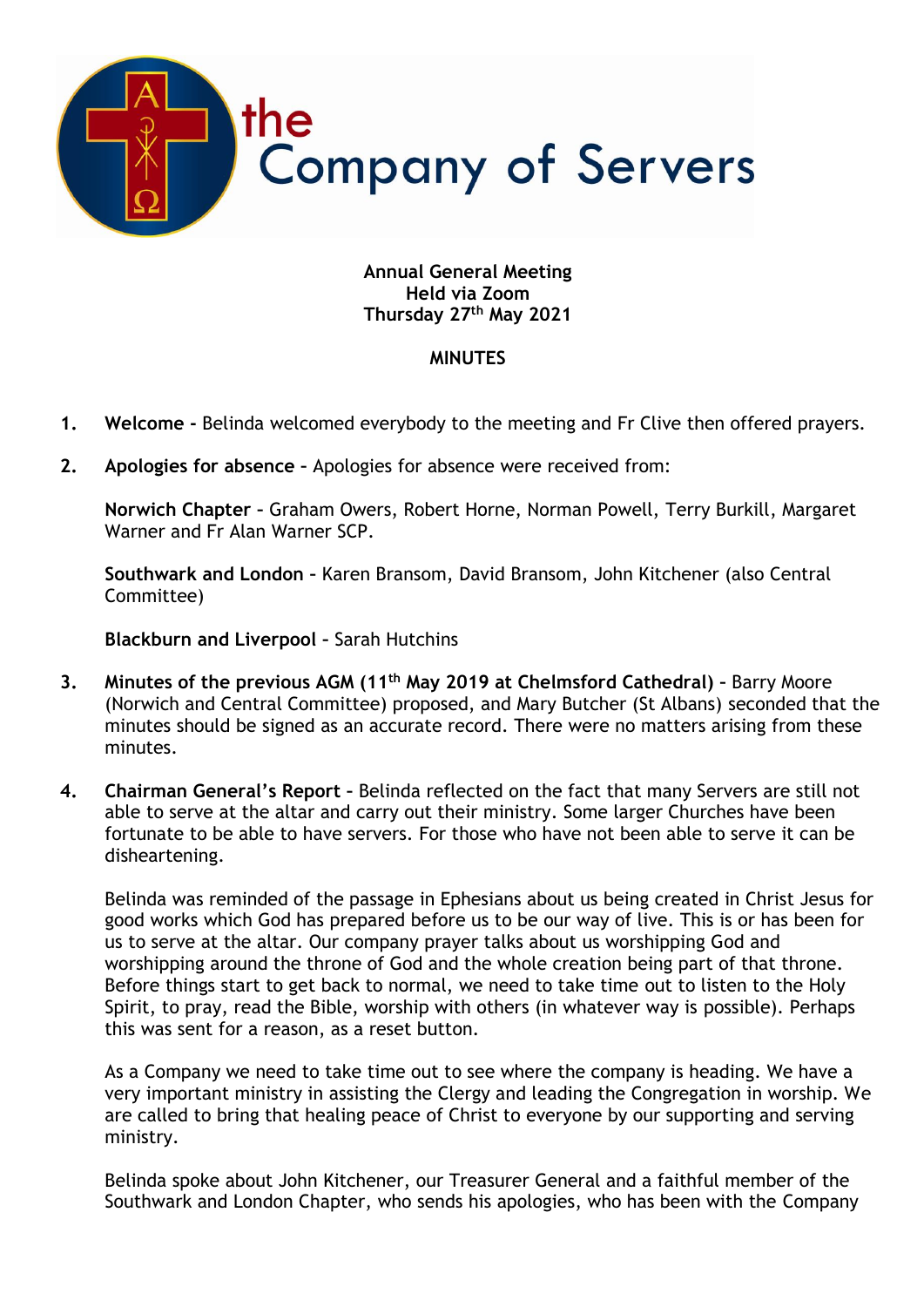

from its inception and has managed the accounts for the past 11 or 12 years. He is currently very unwell and in hospital, but even through his ill health he has always diligently managed the accounts.

**5. Treasurer General's Report –** Barry Moore read the Treasurer's Report that John had sent across in his absence. The text is copied below:

Hopefully, you are all able to see the receipts and payments account for 2020.

Last year was, of course, not typical but some receipts and payments continued.

On the Receipts side:

Our main source of income is, of course, the membership subscriptions. Last year these totalled just over £700, which is probably almost up to an average but there were a couple of unusual chapters missing.

Moving down the receipts:

All other receipts were nearly non-existent, much as might be expected due to the state of the year.

Moving on to the Payments:

The publicity expenses are just to keep our website going and the travel expenses covered the one face-to-face meeting of the Central Committee.

In the bottom box, you will see that overall, we had a net income of £529.32 much of which was due to the absence of an Annual Festival which has, in the past, cost us anything up to £500.

We therefore ended the year with a bank balance of £1992.54 which is reasonably healthy.

As for the future.

It's fairly difficult to say what will happen this year. Hopefully our subscriptions will continue as normal, and our web fees will still appear, but other income and expenditure are likely to be much the same as last year.

All in all, we should be in a reasonably healthy place and hopefully end this year on the positive side.

I should like to record a vote of thanks to Claire Stephenson for once again examining our accounts for last year at no cost to the Company.

Claire has stated that she is happy to do this again for the present financial year so I would like to propose her as Independent Examiner.

*(Claire is a fellow of the Institute of Chartered Accountants of England and Wales.)*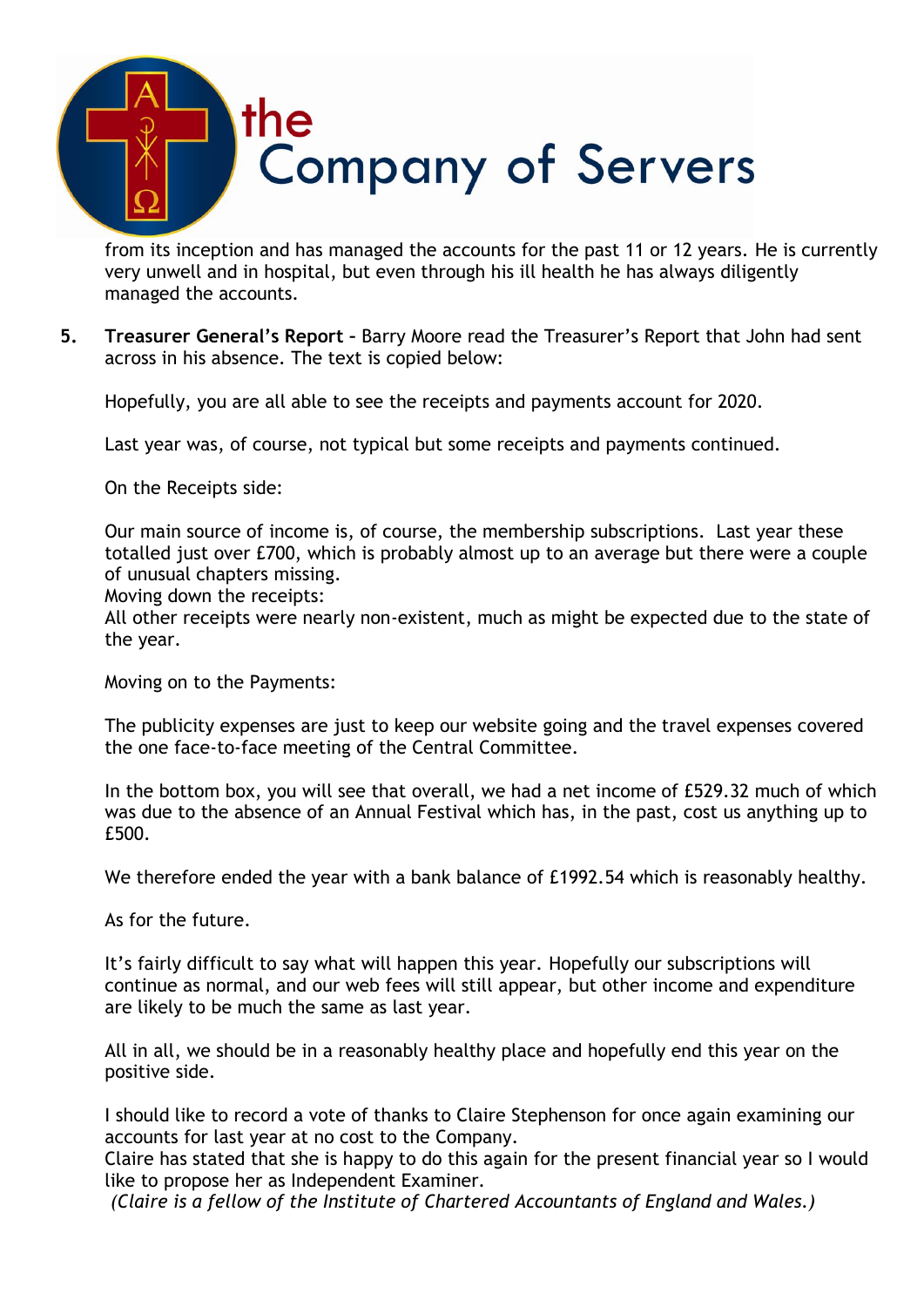

One question was raised around the payment of Subs for 2020 and 2021 as many Chapters had not been meeting… No formal decision had been made by the Central Committee regarding the payment of 2020 Subs.

It was proposed by William Varlow (Southwark and London and Central Committee) and seconded by Patricia Brown-Dankwa (Central Committee) that the accounts be accepted. All agreed.

**6. Young People and Serving –** This is about trying to encourage and utilise what is around them in terms of young people in serving at the altar. There is a document which Patricia produced which will be sent after the meeting. In her parish, Patricia and their Vicar are responsible for taking children at the local school through their First Communion and as part of this they start to train young people how to be Servers. This was how they managed to get new Servers. During Covid this hasn't happened, but they are just starting this up again. The document goes through some of the things that they do. It's not about standing at school gates, but speak to Headteachers, Youth Groups, and you can start to teach about Serving and get people interested. Patricia had permission to use the CoS logo so that she could create a certificate upon completion which can lead to a badge.

It's good to speak to your incumbent and ask for them to support this. If any Chapters would like to do that, Patricia is willing to help get things moving.

## Questions:

**Is it a Church School that this is taking place in?** The school is a Church of England School so there is some knowledge. They approached the Headteacher, but also do some in non-CofE Schools. Some state schools don't want to bring a religious element into the school but are interested in what goes on behind the altar so they arrange visits, and the Ministry team will demonstrate.

**What is the minimum age for somebody to serve in Church?** There is no real age. There has been a 3-year-old who has served (accompanied). The amin difficulty is keeping them once they move to Secondary School. As they have the First Communion as part of it, there is a constant flow of Servers. It is important as a Company that we have a flow and children seem to be the best vehicle for this.

**How does it work with regards to Safeguarding?** *This question was not answered, however in a School setting the expectation would be that they would abide by the safeguarding policy of the school, and in a Church context, the Church safeguarding policy.*

**Is there a manual for people to follow?** There isn't but Southwark and London Chapter do put on training sessions and would be a good idea if Chapters follow that type of model.

It's all about knowing your craft.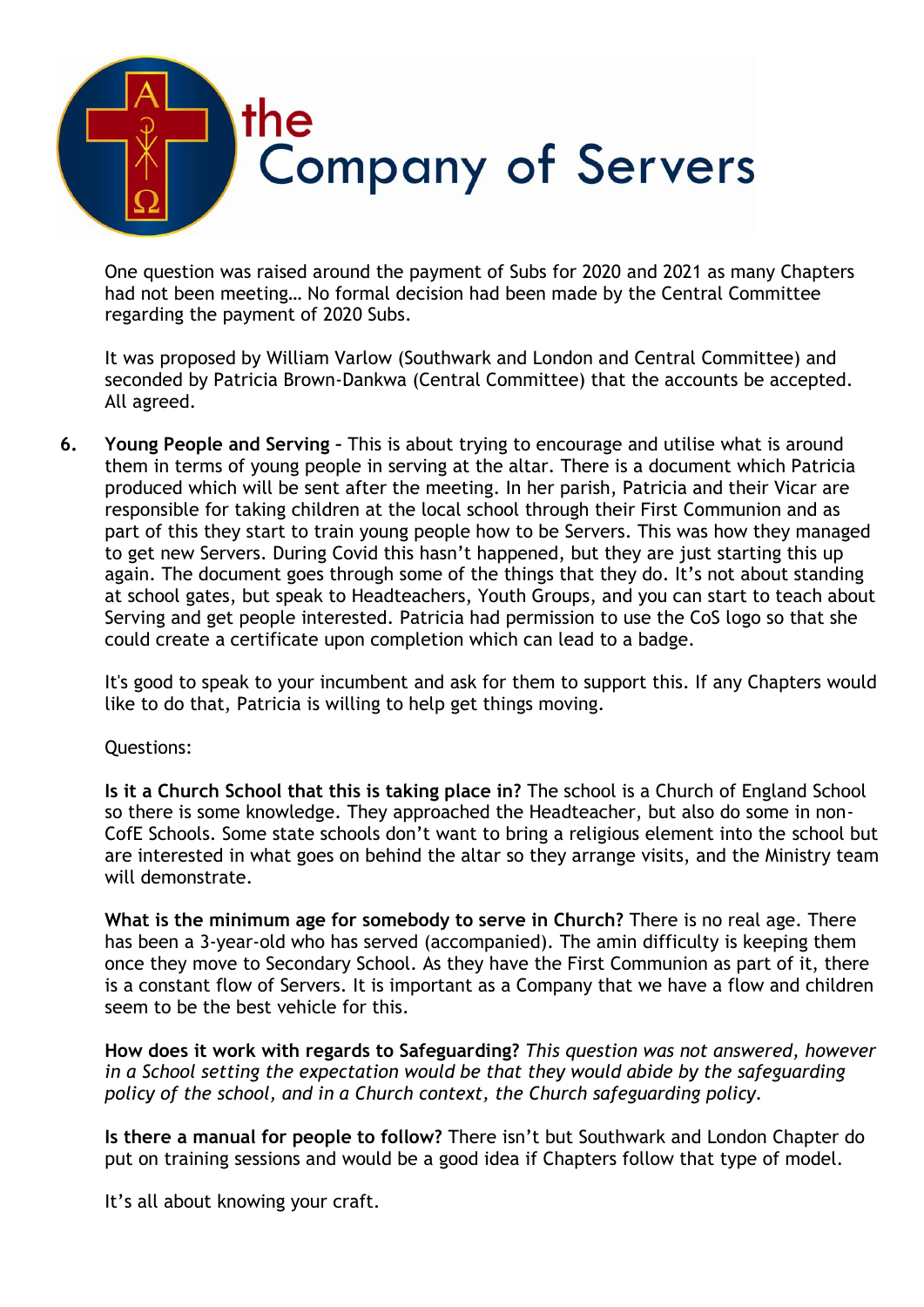

Belinda liked the bit about the children having their own robes. Patricia added that they can label their own robes to give them some ownership. Those who will have specific roles will be trained for that role. There will also be a Lead Server, who will be able to do everything and direct others.

Lancaster Priory are doing some similar work within the Priory itself.

The text of the document sent by Patricia is below: **Children's Ministry for Serving at the Altar**

> '*After that whole generation had been gathered to their ancestors, and another generation grew up after them, who did not know the Lord or the work that he had done for Israel'*

> > *Judges 2:10*

Here is the reason why children should be brought in to perform the service that is within the church.

I am fortunate in finding servers to perform duties at my church. The reason is because weekly we do assembly services because our church serves our church school, and the Head is amicable to the church being part of their school environment.

To keep the service of servers of the altar a continual practice it is important to find ways of involving children to refill the server's rotas...

In the school that I serve with religious education is part of the school curriculum. After speaking to the head at school it was agreed that years  $5 \& 6$  would lead on services.

They are trained to take positions of: MC, thurifer, boat, acolytes/candle bearers and crucifer. Each term I am responsible for training six children the aspects of serving.

- Processional order
- Garments they put their names on the garments for ownership.
- The gifts of the altar and their significance: bread body and wine blood
- The importance of being assistants for the service
- Actions and movements: Genuflection or bowing and positions
- Instruments of service: ciborium, chalice, corporal, purificators and lavabo

A new team is created once per term (over a period of approx. 12 weeks) – those children that are trained, earn a certificate, and are invited to serve in church for a main service and they come with their families.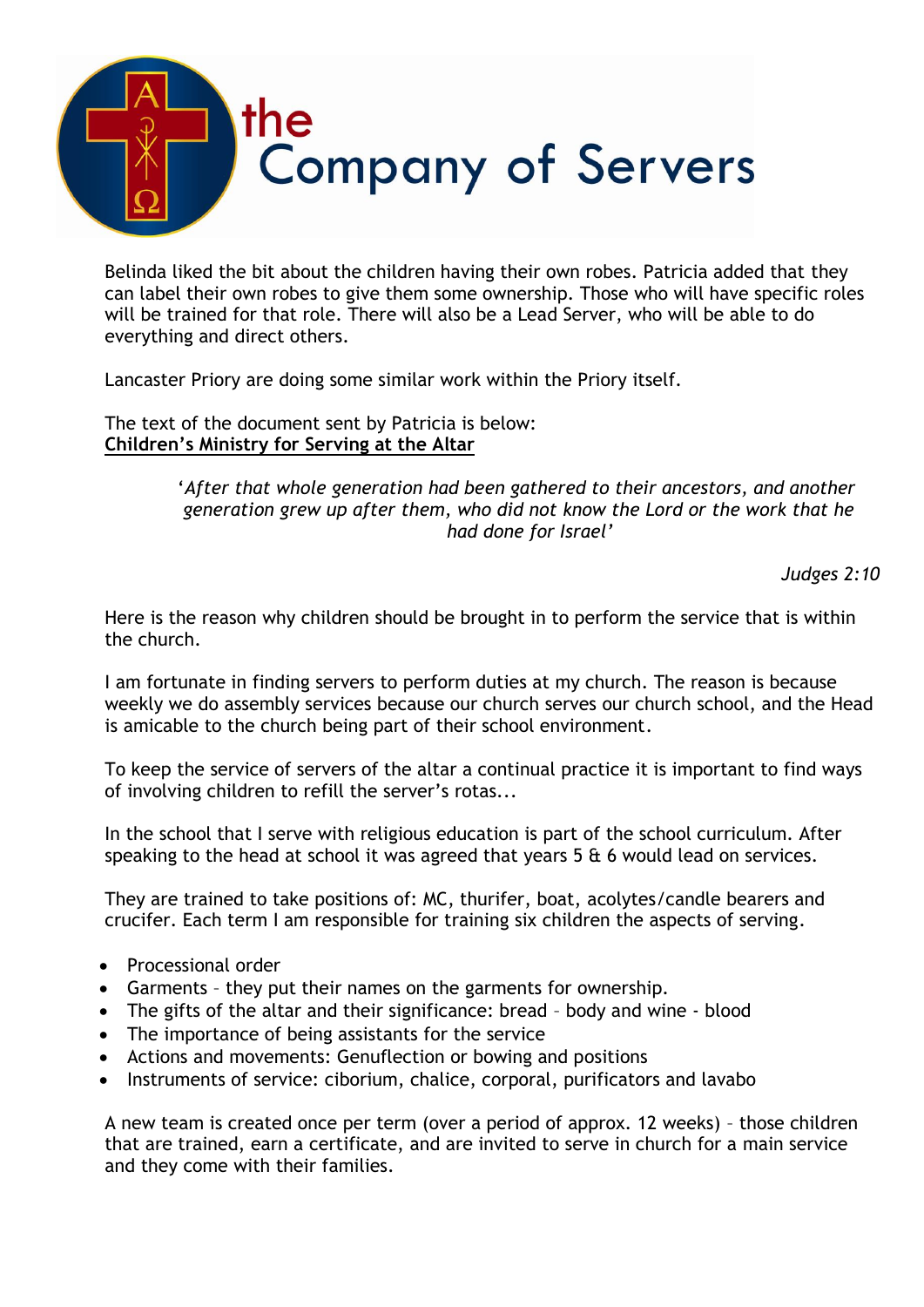

Church and school settings are different. We must follow safeguarding guidelines procedures. Do not approach lone children. In the church settings please use youth ministry workers.

In school settings approach teachers, assistant heads or the heads of schools. Know your craft - as an altar server. Your chapter can help with training. Create rotas for children within your church setting utilise the groups that you belong to. Create teas or lunches for those that are interested. Create quizzes to gain knowledge. Make the environment special and children friendly. Enjoy what you are doing! Appraisals are essential for children. Please make your group of servers an 'all inclusive' group and please do this safely.

I have given some ways of how you may instigate the involvement of youth and I am willing to hear your ideas for your different church setting and areas and try to support that if it is essential.

'*And the hand of the Lord was with them, and a large number who believed turned to the Lord' Acts 11: 21*

Patricia Brown

- **7. Announcement of Lifetime Membership Awards –** We move from one inspirational piece to another. A few years ago, there was a discussion and vote as people amy have thought that if you were on Central Committee etc. you might automatically get Honorary Life Membership. A decision was made that it would be given to people for outstanding service, or long service. This year we have five members to bestow the honour on:
	- Cathie James (Southwark and London Chapter) nominated by the Chapter
	- Carol Lawrence (Blackburn and Liverpool Chapter) nominated by the Chapter
	- Alec Crouch (Blackburn and Liverpool Chapter) nominated by the Chapter
	- David Simpson (York Chapter) nominated by Yvonne Bowling
	- Tony Parker (York Chapter) nominated by Yvonne Bowling

There may be a delay with getting the ribbons as these are held by John.

William Varlow (Southwark and London/Central Committee) wished to make a request but due to sound issues Barry Moore made this on his behalf. During the presentation William and Barry had been chatting and something that was said struck a chord with them and both would like to nominate John Kitchener as an Honorary Life Member. He has been instrumental in training servers, writing materials, and with others started the Company of Servers. Michael Lewis (Southwark and London) echoed this. He is an example of a true servant, even with all his issues he still carries on. All on Central Committee agreed that this is the right decision.

**8. AOB –** Peter Court (ST Albans) noted that the date on the accounts was incorrect, should read 2021 rather than 2020. Barry will make contact to get this changed.